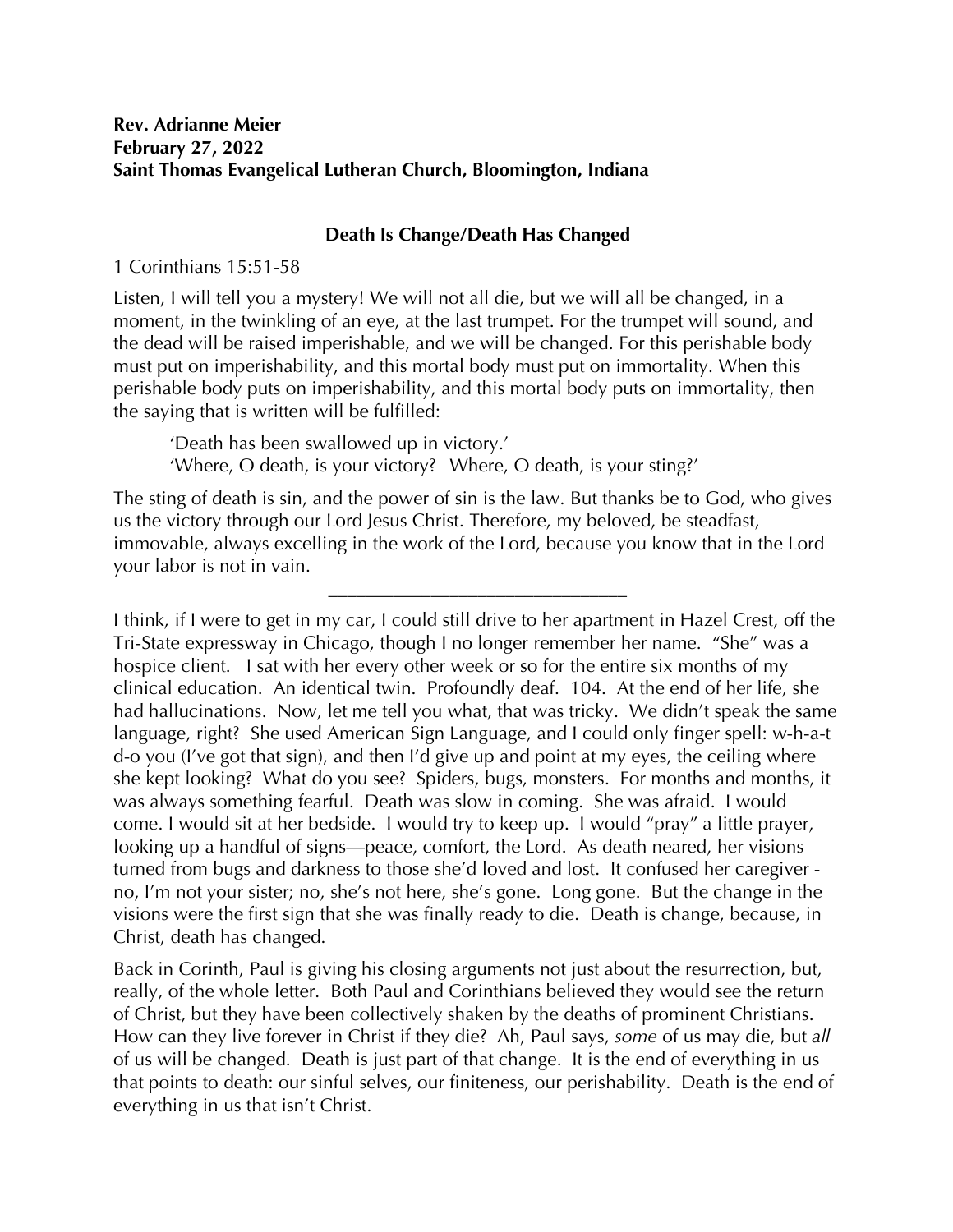In other places, Paul says that our baptisms are the beginning of this. Every day, we die to sin and rise to be with Christ. We are being changed more and more. We are becoming like the life-giver. Because what isn't life in us is dying away. Death in all its form is change, because, in Christ, death itself is changed.

Paul quote the prophets Isaiah and Hosea, "Death has been swallowed up in victory." And, "Where, O death, is your victory? Where, O death, is your sting?" It's a tiny dig at Roman cultic religion—remember earlier in the letter several of the Corinthians' conflicts had to do with whether or not Christians should participate in the public ceremonies of Roman civic religion. And one of the main goddesses of Rome was Victory—in Greek, she's Nike. That's the word used here, for victory—*nikon*. In Rome, victors were immortalized in art depicting the battles they won. Battles whose final movement is slaughter, rape, pillaging. Battles who finale is death upon death upon death. Nah, Paul says, when the real last war-trumpet sounds, the victor is Christ, the one who *gives life*. In Christ, death itself is changed, and so, death, for us, is change.

Around us today is a more-or-less singular response to death: fear it, flea from it, and, if it finds you, go out swinging. Death is no victory; it is no means by which we are changed. We are told to avoid it all cost. Entire diets are formed around the avoidance of death, exercise plans, beauty routines. Admittedly, this isn't new. We have been taught to regret our choices, to approach death with shame: there is never enough time to make things right, to do all the good we've hoped to do. Death is the end. The ultimate silence. The credits role and there is no teaser or spoiler at the end. It is over.

But, as much as Paul has fought against gnosticism and that understanding of immortality, Paul also fights hard against death as the end of the hope. Death is not the end. Christ has changed death, and so death is change - it is the ultimate method by which this life is changed for what it is to come, perishability is changed for imperishability, the partial becomes the complete. It the ultimate means by which that which we now see dimly, becomes what we see face to face. How what we know only in part becomes what we know fully, even as we have always been fully known.\* Our deaths at the ends of our lives can become lenses by which we understand change in our lives. Loosing our job, getting divorced, hearing bad news—all change. We need not loose hope. Change is death, but Christ has changed death, this, too, can change.

As Lutheran Christians, we are called to remember our baptisms every day, and so, every day, we die to sin and rise to new life. Every day we are changed. Every day we are changed more and more into Christ-like beings.

Over 500 years ago, Martin Luther preached a sermon on preparing to die. At the time, little pamphlets would circulate telling people the right way to die and the wrong way the kind of way that would condemn you to hell. And it scared people. And, for Luther, it was more of the same. More condemnation and simply too little grace. More death and too little life. All law and no gospel, no Christ. So, Luther counters with…a twenty-step plan. I mean, why stop at five theses when you could post 95? I think he had some good points, but I think five might be enough.